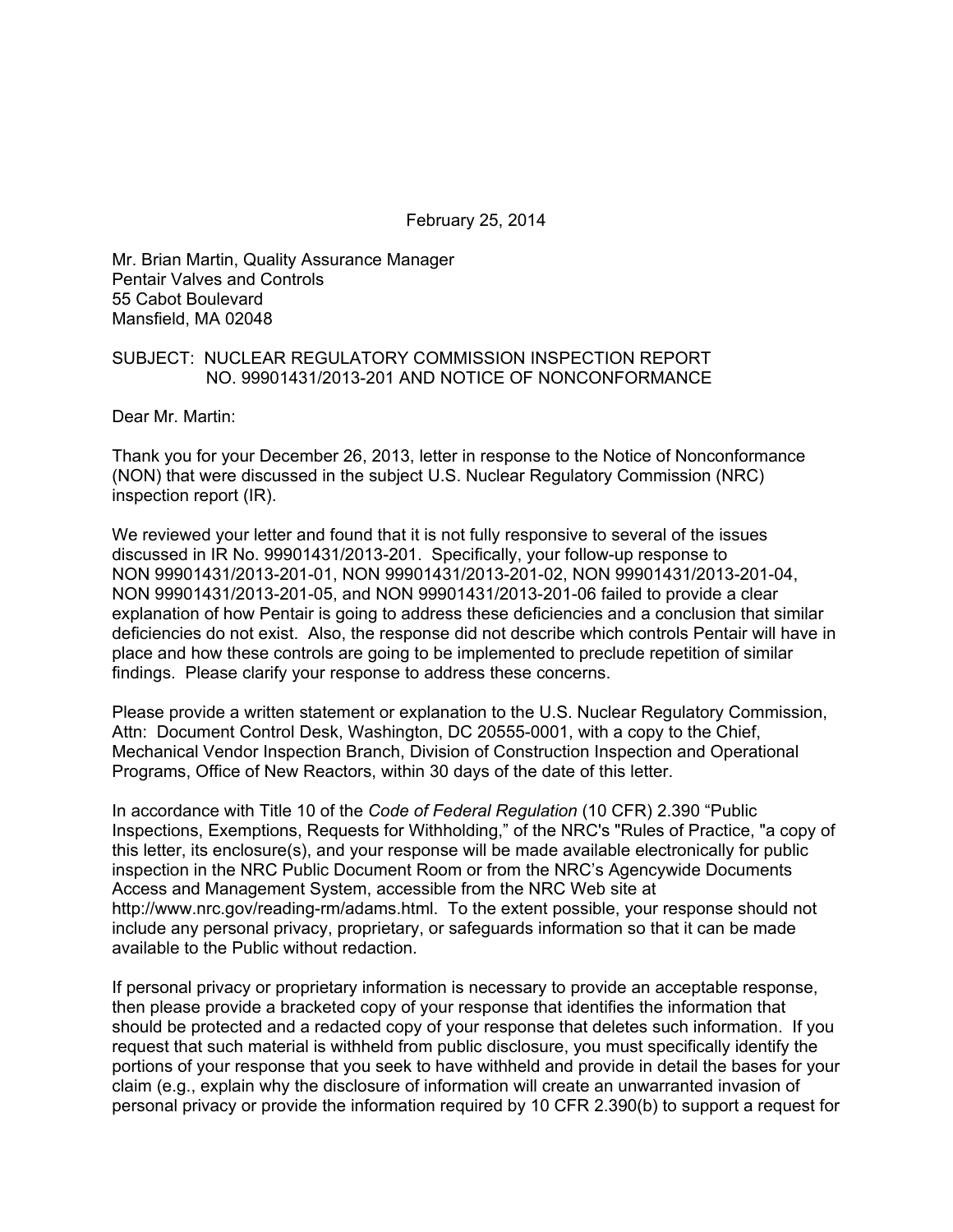B. Martin - 2 -

withholding confidential commercial or financial information). If safeguards information is necessary to provide an acceptable response, please provide the level of protection described in 10 CFR 73.21 "Protection of Safeguards Information: Performance Requirements."

Please contact Mr. Jonathan Ortega-Luciano via electronic mail at jonathan.ortega-luciano@nrc.gov, if you have any questions or need assistance regarding this matter.

Sincerely,

## */RA/*

Edward H. Roach, Chief Mechanical Vendor Inspection Branch Division of Construction Inspection and Operational Programs Office of New Reactors

Docket No.: 99901431